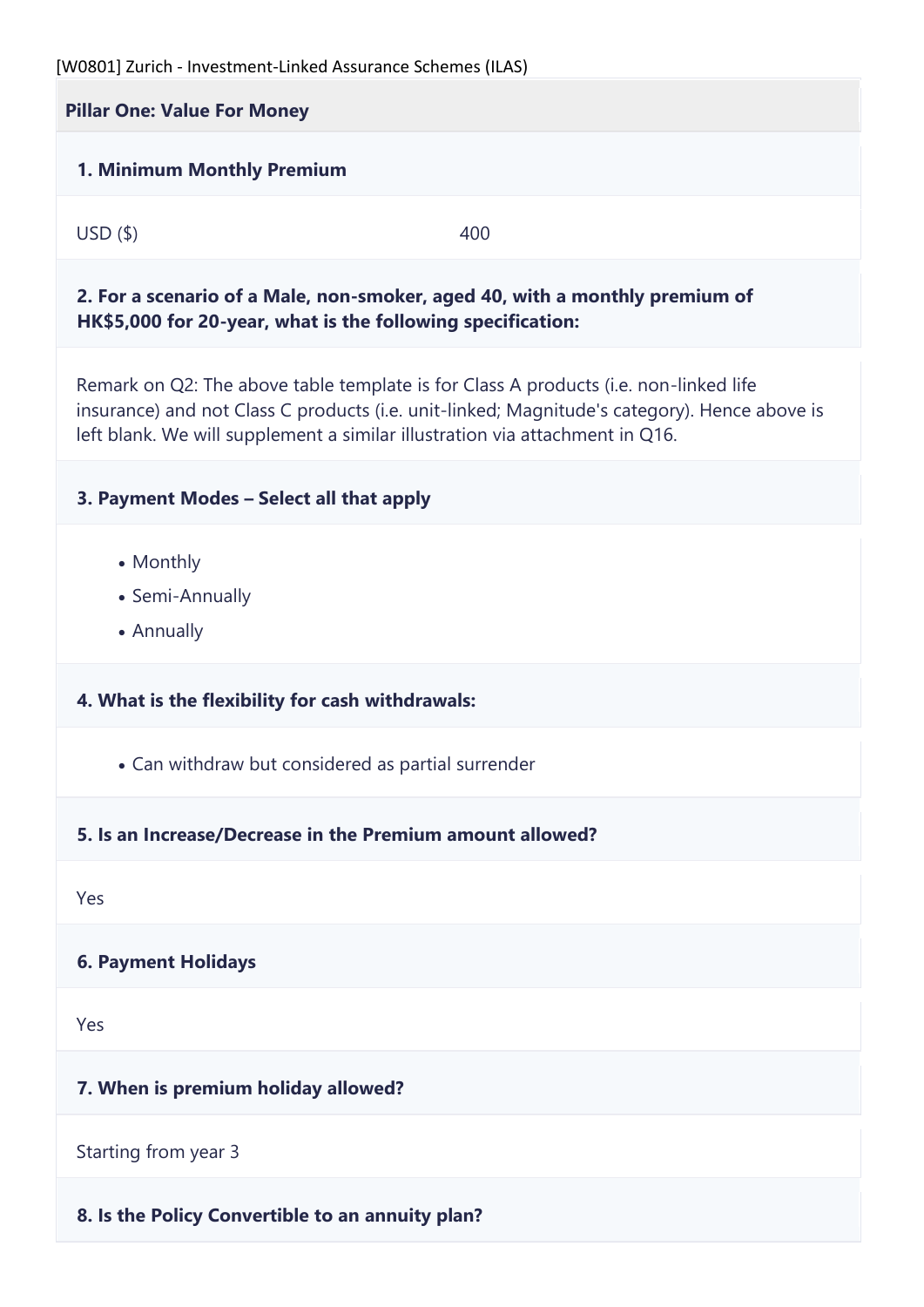No

# **9. How many annuity options are there?**

Annuity option is NA

# **10. Change of Life Insured during the policy is in force**

4 to 6 times

**11. Change of Policyholder during the policy is in force**

There is no limit to the number of times

**12. Advanced payment on terminal illness diagnosis**

 $No$ 

**12. Does the firm discuss or monitor the impact that its products and services have on consumers?**

Yes

**13. Does the firm provide charitable donations or product/service accessibility initiatives?**

Yes

**14. Does the company distribute any low-priced products or services designed explicitly for BoP [bottom of pyramid] lower-income communities to help improve their lives and livelihoods?**

Yes

**Additional Remarks for how your products create Long-Term Value for the customers:**